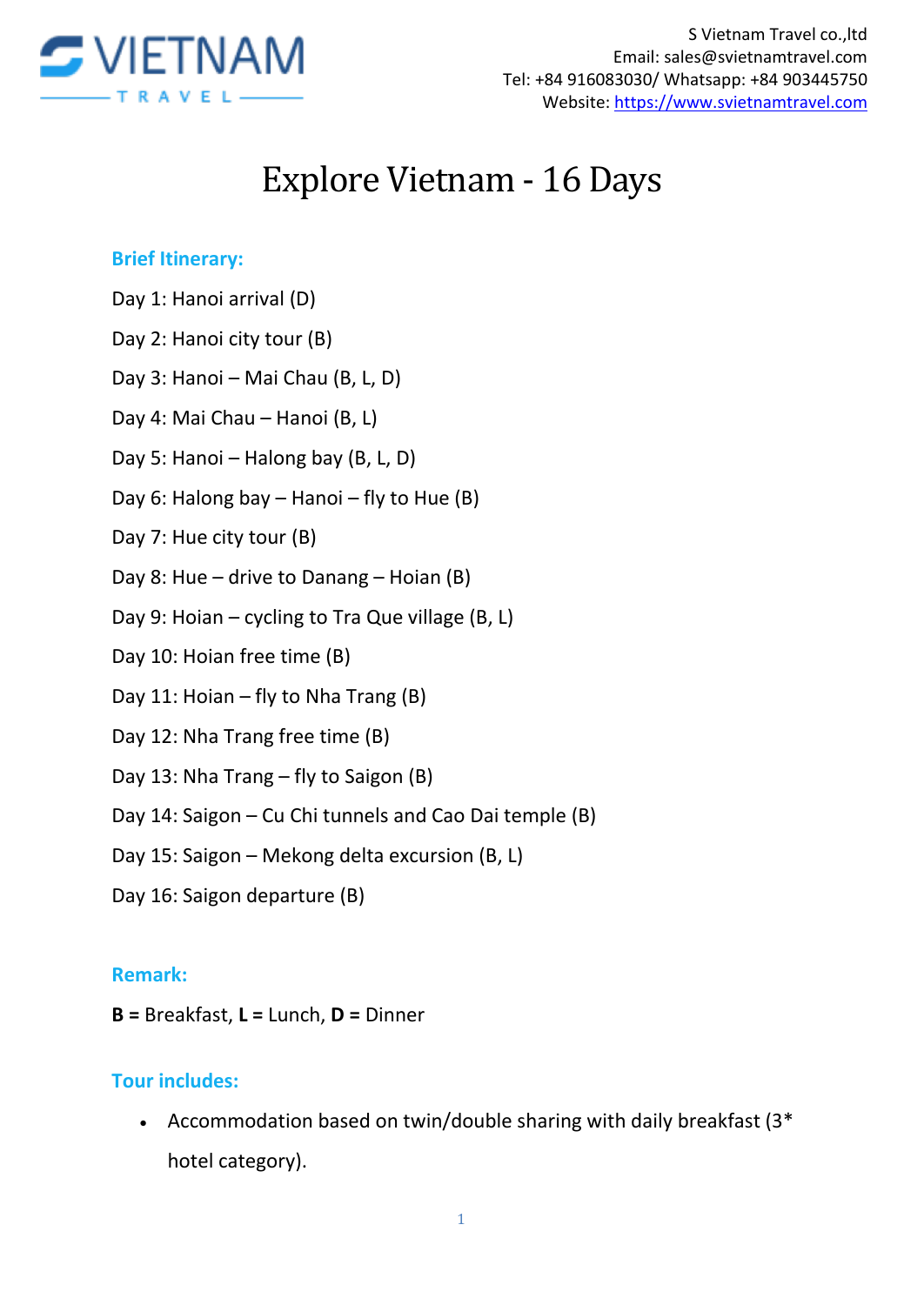

- Vietnam visa approval letter.
- Experienced English-speaking guides as indicated in the itinerary.
- Private transportation with AC.
- Flight tickets Hanoi Hue, Danang Nha Trang, Nha Trang Saigon with Vietnam Airlines.
- All sightseeing tickets.
- Lunches and dinners as indicated in the itinerary.
- Taxes and services charges.

#### **Tour excludes:**

- International flight tickets and airport tax
- Visa stamping fee
- Early check in and late check out
- Drinks, gratuities and personal expenses
- Insurance

#### **Detail itinerary:**

#### *Day 1: Hanoi arrival (D)*

Warmly welcome at Noi Bai airport – Hanoi. Pick up and transfer to your hotel. If time permits, enjoy a walking tour around Hoan Kiem lake and attend water puppet show. In the evening, enjoy welcomed dinner at your local restaurant.

## *Day 2: Hanoi city tour (B)*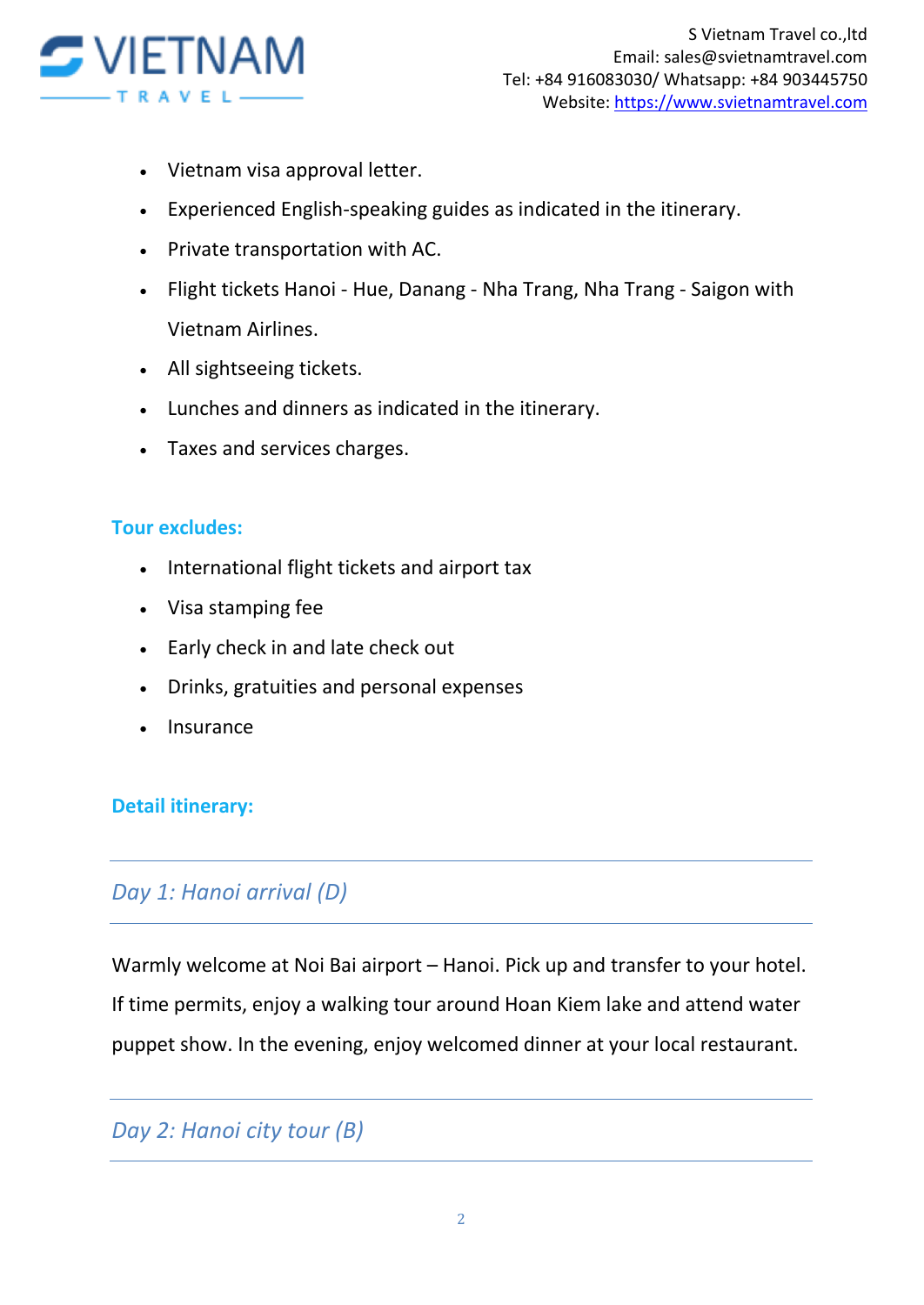

Having breakfast at hotel then start a full day city tour in Hanoi. Start with Ho Chi Minh complex (including Ho Chi Minh's mausoleum and stilt house); the Presidential Palace, the nearby One Pillar Pagoda and Tran Quoc pagoda on West lake.

After lunch, continue the trip to explore some interesting places in Hanoi such as the Temple of Literature, Vietnam's first university and the Ethnology Museum to learn more about the diversity in ethnic communities of Vietnam. Late afternoon, experience the bustling Hanoi Old quarter by electric car before coming back your hotel.

## *Day 3: Hanoi – Mai Chau (B, L, D)*

Depart Hanoi early morning for 3.5 hour journey to Mai Chau. The region is home to White Thai, H'mong, Zao, Muong, Tay and Hoa ethnic minorities who live in charming stilt homes. On arrival, you will immerse in spectacular picturesque surrounded by karst rock formations and rice paddies. After lunch, spend the afternoon exploring the idyllic natural surroundings and visit the extraordinary Mo Luong (Soldier) Cave.

This evening, you can enjoy the warm hospitality of the locals with an extensive home cooked meal and a traditional Thai performance of music and dance.

# *Day 4: Mai Chau – Hanoi (B, L)*

Flowing breakfast at your home stay, you take an easy trek for 3 hours around the beautiful Mai Chau valley to visit more Muong and Thai Minority villages. Going from one village to another and have a chance to get in touch with local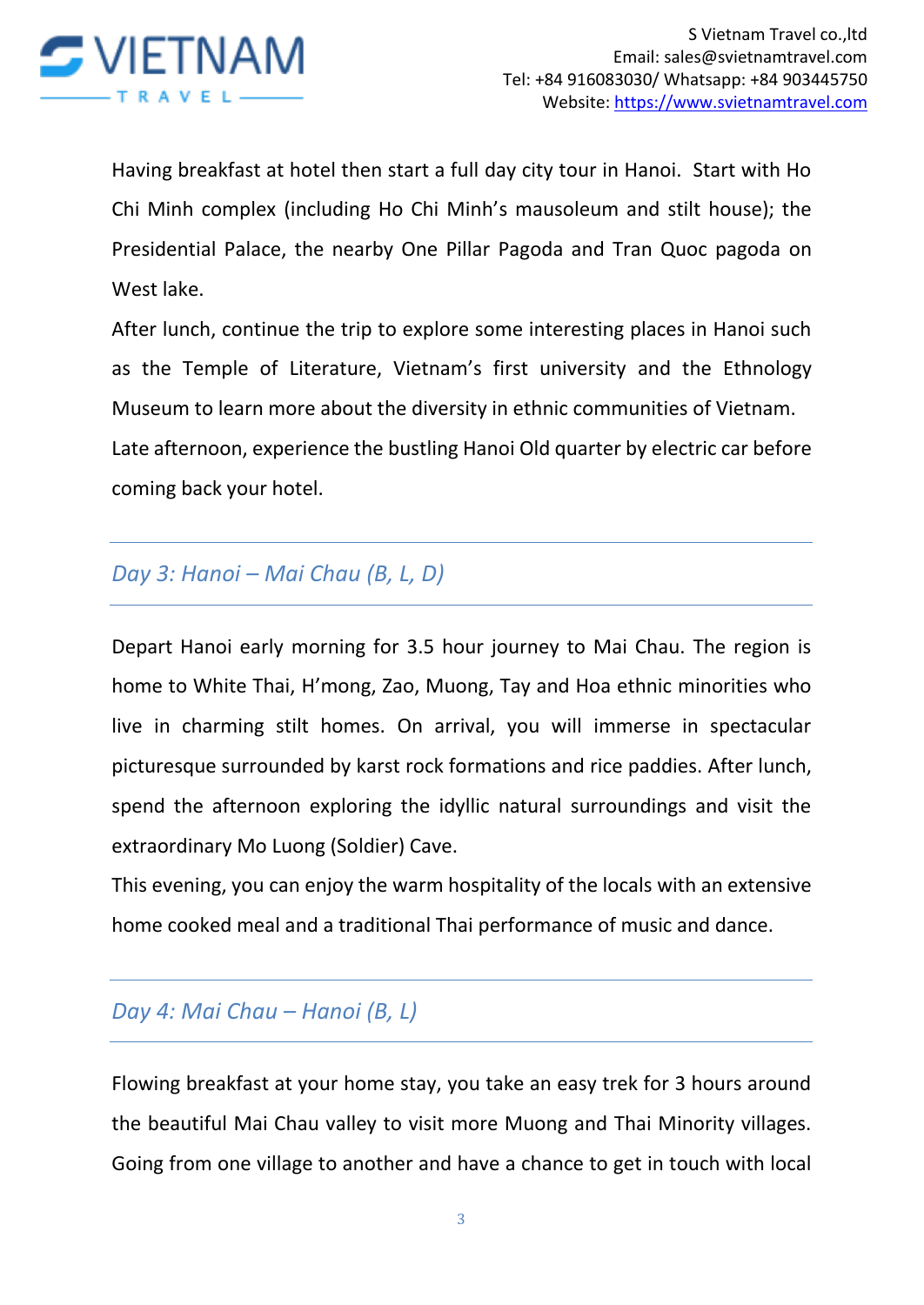

villagers going about their daily business tilling the fields, logging or herding the buffalo. Go back to Lac Village for lunch before transferring to Hanoi.

# *Day 5: Hanoi – Halong bay (B, L, D)*

At around 8 am, your driver will pick you up for the journey to Halong Bay and arrive at around midday to board a traditional junk for an overnight cruise. Halong Bay is widely considered to be one of the natural wonders of the world. Thousands of towering pillars of sea and wind-carved limestone karst make the bay an unforgettable sight. After lunch, explore some of the huge limestone caves dotted around the bay and visit a floating fishing village. Then the captain will find a secluded spot where you can swim, soak up the sun on the top deck, or try your hand at kayaking. In the evening enjoy a seafood feast for dinner.

## *Day 6: Halong Bay – Hanoi – fly to Hue (B)*

Enjoy an early morning swim (during the summer), followed by breakfast as you cruise through more spectacular scenery. The cruise arrives at the harbor by noon. The driver will pick you up and then transfer directly to the airport for flight to Hue. Upon arrival in Hue, you will be transferred to your hotel. Check in and free time.

## *Day 7: Hue city tour (B)*

Being the ancient capital, Hue is surrounded with ancient tombs of the past emperors, and with Orient style – those tombs almost located near the bank of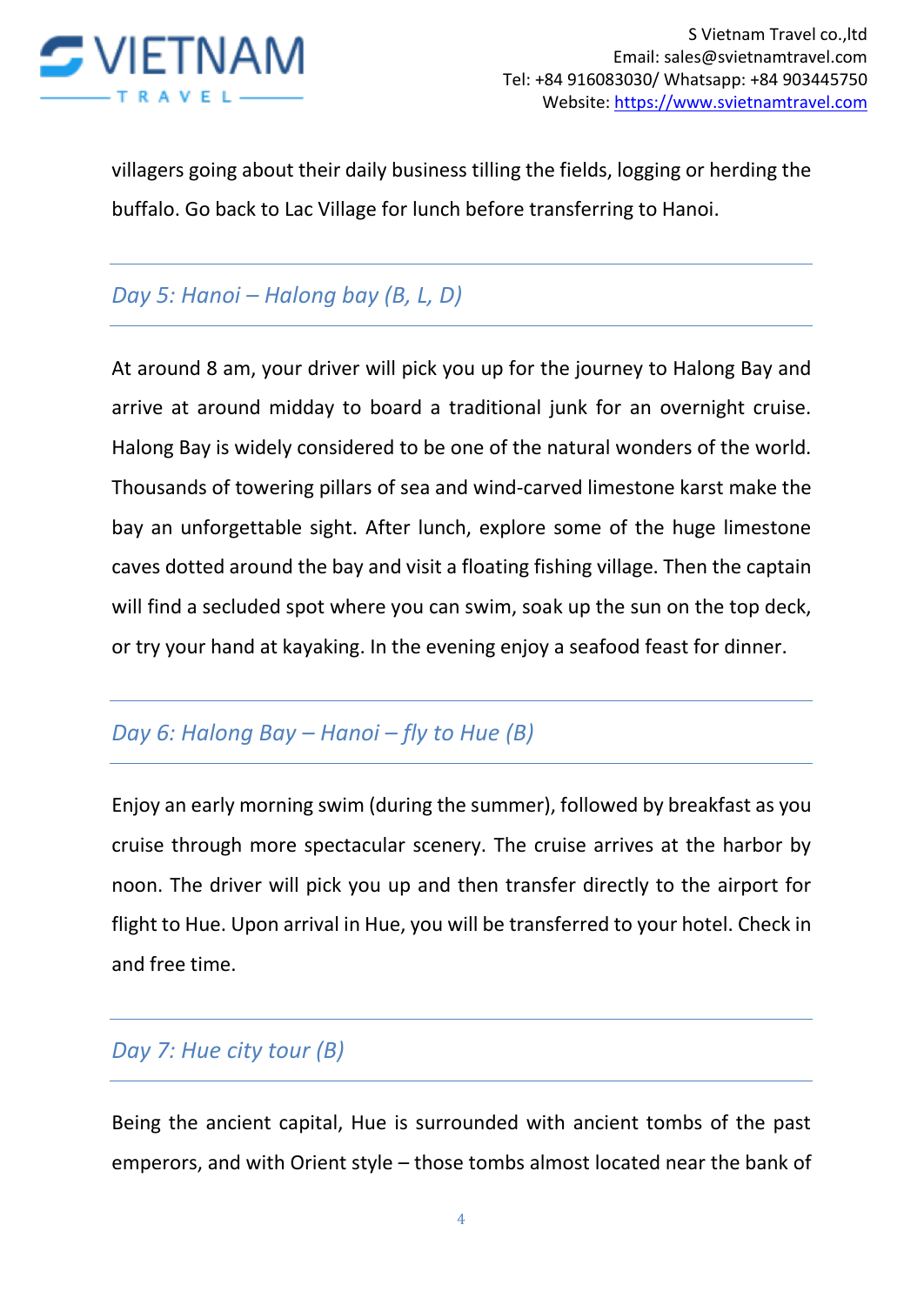

Hue's river – Perfume river. In the morning, take boat trip along the scenic Perfume River for sightseeing and next stop will be the famous Thien Mu pagoda and Ming Mang Emperor's mausoleum.

Afternoon, continue to visit the Citadel, containing the Imperial City, the Forbidden Purple City and the Emperor's private residence. The Imperial City, created in the 19th century and modeled on the Forbidden City in Beijing. You also visit the vibrant Dong Ba market.

#### *Day 8: Hue – drive to Danang – Hoian (B)*

After breakfast, leave Hue for Hoian, crossing Hai Van Pass where you will have magnificent view of the sea. Stop at Lang Co to have break. Visit the fascinating Cham Museum and Marble Mountain en route to charming Hoi An. Upon arrival, you walk around this ancient town of 600-year old visiting the 200 year-old Tan Ky house, Phuc Kien Pagoda, the Assembly Hall, the former merchants' houses, the 400 year-old Japanese Covered Bridge and the colorful riverside market.

## *Day 9: Hoian – cycling to Tra Que village (B, L)*

Today, you will have the experience of working and living with the local farmer in Tra Que village – one of famous vegetable village in Hoian. You will cycle to the village with your guide.

A short stroll will take you around the vegetable garden and then you can join the farmers in preparing the land and fertilizing it with seaweed from the local lake. Following steps are raking the ground, sowing, watering, picking vegetables and many other gardening activities. After all these activities, you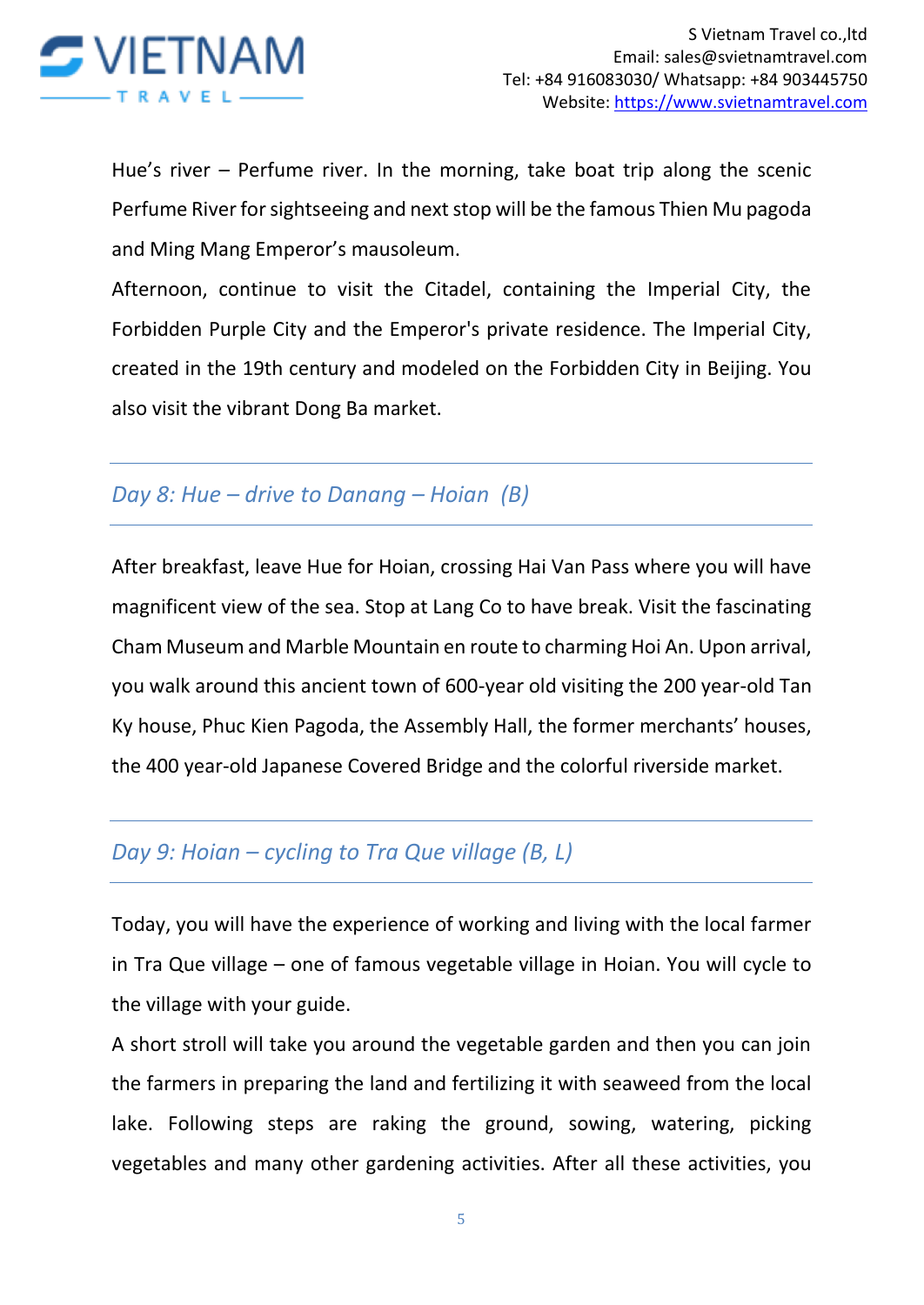

will take a short rest and enjoy foot bath before getting to preparing lunch with a local family. Your lunch will consist of many local delicacies including 'Tam Huu" spring roll, Banh xeo or local pancake of people in Vietnam middle region. You can join the cooking with the chef on these meals. After your morning excursions and your lunch, you will take a Vietnamese traditional post-prandial nap before learning how to harvest and wrap the vegetables.

Around 14.00: bid farewell to your host family before riding back to your hotel.

# *Day 10: Hoian free time (B)*

Today is your free time in Hoian for shopping or tailor made suites.

# *Day 11: Hoian – fly to Nha Trang (B)*

Today you leave Hoian for the short flight to Nha Trang. Pick up and transfer to your resort. Check in and free time at leisure.

## *Day 12: Nha Trang free time (B)*

You have a free day at leisure in Nha Trang for relaxing and unwinding at the resort overlooking beautiful Bay. Snorkel or dive among the coral reefs in crystal blue waters, hike nature trails, cool off in the swimming pool, indulge in spa treatments or just relax on the white sand beach and admire the unspoiled mountain and sea views.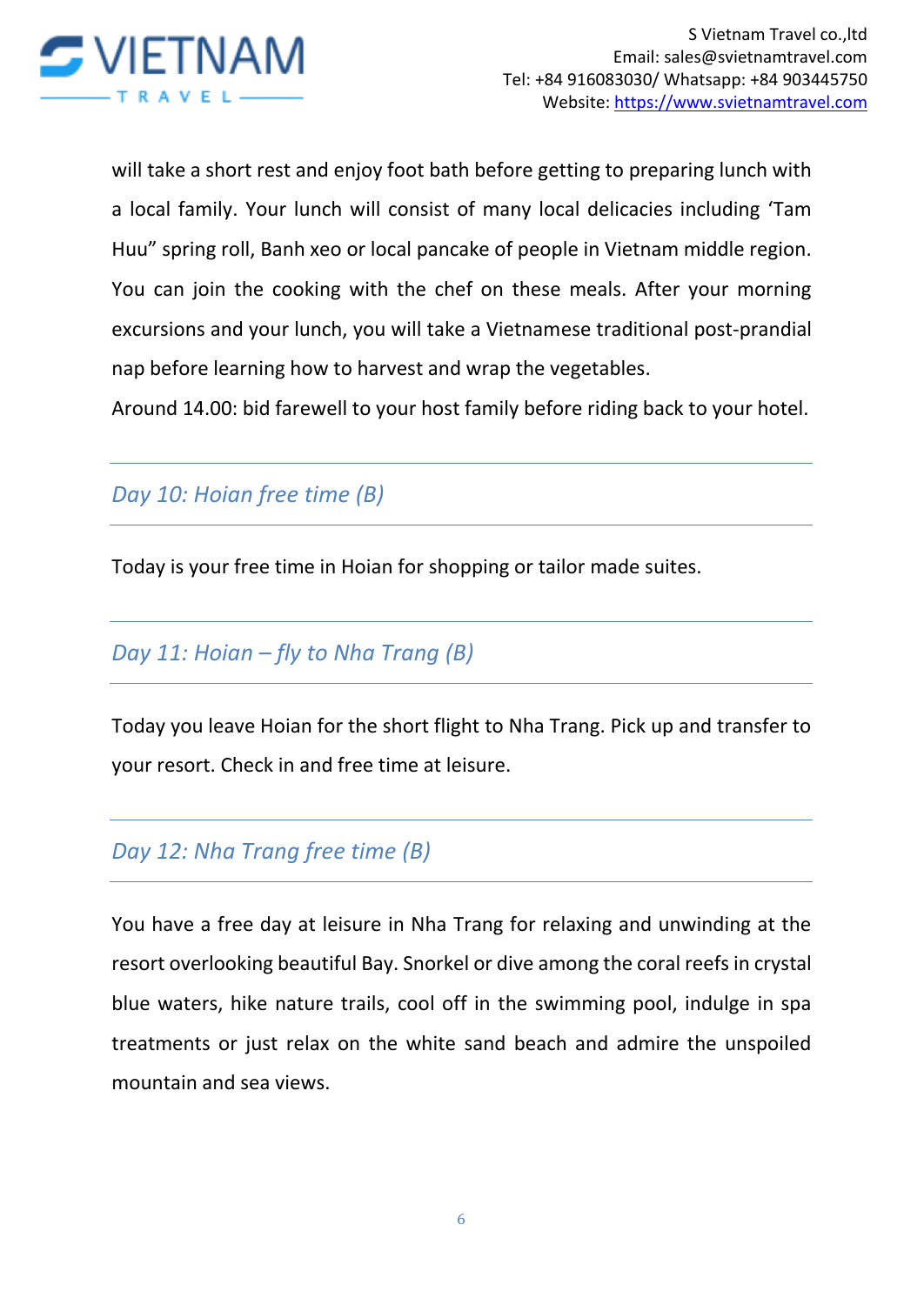

# *Day 13: Nha Trang – fly to Saigon (B)*

Leave Nha Trang, you will catch morning flight to Saigon, Vietnam's largest city has an exciting buzz as millions of people rush around on their daily business. The tour guide will pick you up at the airport and transfer to hotel. After a short rest, you will have a half day tour Saigon including The Reunification Palace, Notre Dame Cathedral and Old Post Office, Remnant War Museum and Ben Thanh market

## *Day 14: Saigon – Cu Chi tunnels and Cao Dai temple (B)*

This morning, you will visit the famous Cu Chi tunnels, an incredible underground tunnel network constructed by Vietnamese resistance fighters during the long struggle for independence.

The network included innumerable trap doors, specially constructed living areas, storage facilities, weapons factories, field hospitals, command centers and kitchens.

After that, drive to Tay Ninh province to visit Cao Dai great temple – one of the most striking structures in Asia. This temple is the holy land of Cai Dai religion a mixture of Buddhism, Confucius, Taoism, Hinduism, Christianity…). You will have chance to attend the daily noon prayer. Come back Saigon in the late afternoon.

*Day 15: Saigon – Mekong delta excursion (B, L)*